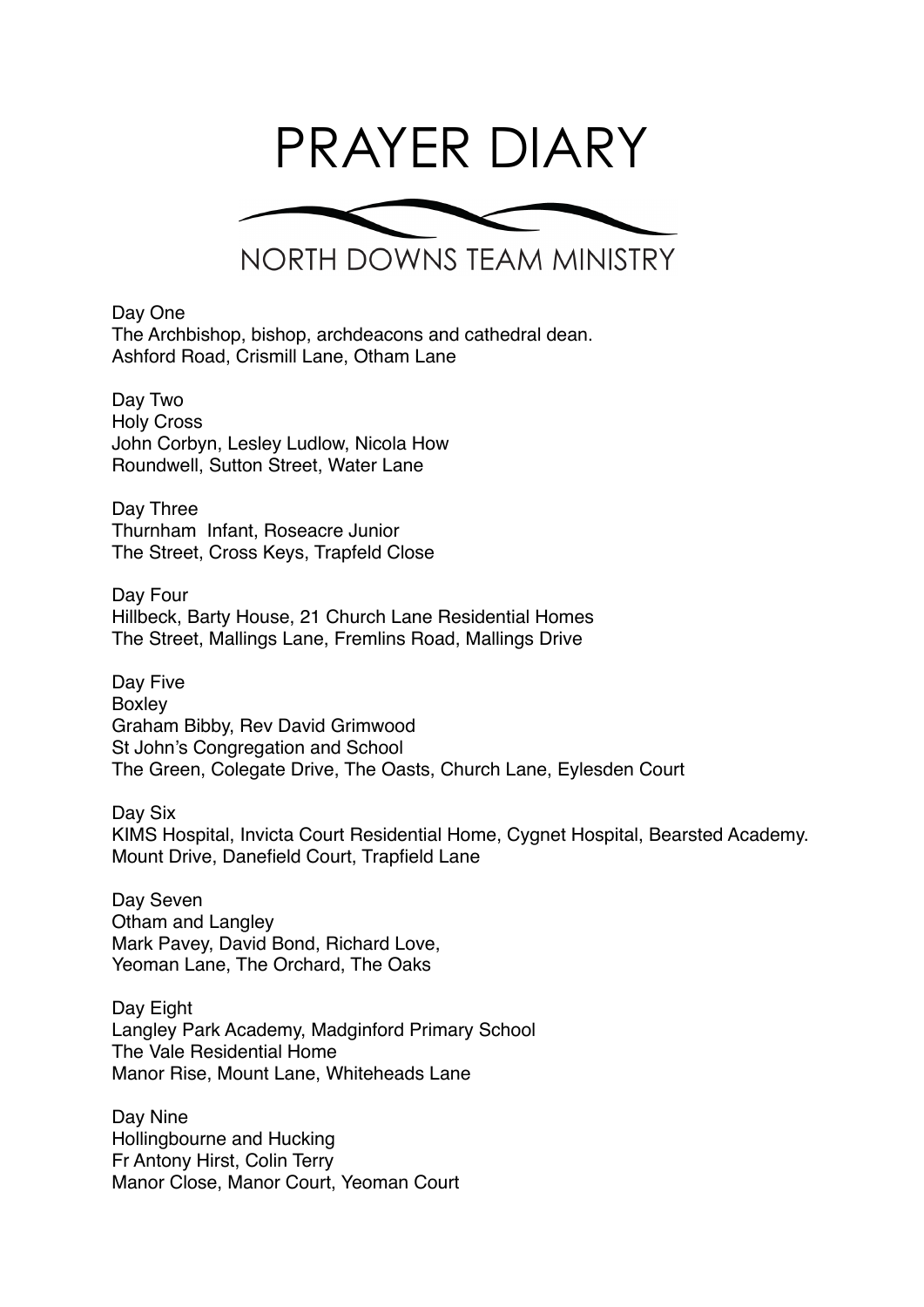Day Ten Hollingbourne Primary Tower Lane, St Faith's Lane, Tower Gardens

Day Eleven Leeds and Broomfield—'Inspire' contemporary service Leeds and Broomfield Primary Leeds Castle Otteridge Road, Nursery Avenue

Day Twelve Kingswood Kingswood Primary Roseacre Lane, Wayland, Clarendon Close, Roseacre Gardens,

Day Thirteen Detling and Thurnham The Team Council, PCCs /their committees,, Kingswood Cmte, Ministry and Leadership teams, the Church Wardens and other officers. Plantation Lane, The Grove

Day Fourteen Messy Churches and Toddler Groups Childrens Provision on Sunday and after-school clubs Spot Lane, Shirley Way, Cavendish Way, Copsewood Way

Day Fifteen Those who lead music, organists and choirs. Tasker Close, Bodsham Crescent, Button Lane, Small Hythe Lane The work of the emergency services.

Day Sixteen Readers and ALMs inc Funeral Ministers Yeoman Way, Discovery Road, Gascoyne Close Local organisations and groups.

Day Seventeen Those who work in the health service, including local GPs and their staff, Maidstone Hospital and the Heart of Kent Hospice. Yeoman Park, Lenside Drive, Ryan Drive

Day Eighteen Those who are responsible for church finance. Royston Road, Rosemary Road, Winfred Road

Day Nineteen The church magazines those who produce and distribute them The Landway, Spur Way, The Almonds, The Sprig, Fullers Close